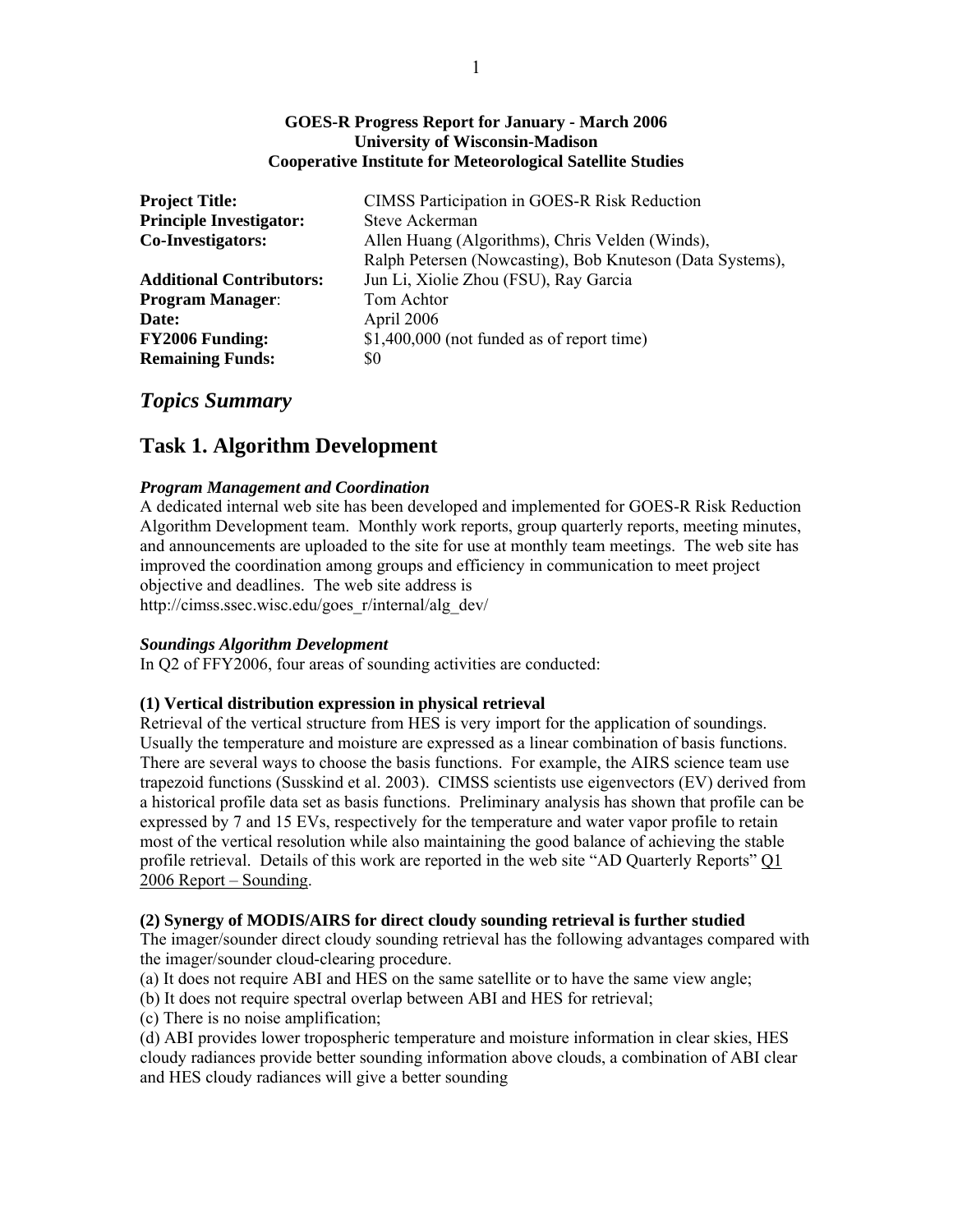The procedure has been tested with MODIS/AIRS. In the last report we showed an initial result, and this time we made refinement. Again details are reported in the web site "AD Quarterly Reports" Q1 2006 Report – Sounding.

### **(3) Ocean wind case retrievals generated for wind study**

Cube data from the WRF model are used to generate the clear and cloudy radiances with GIFTS noise included. Retrievals are generated in both clear and cloudy soundings for moisture wind tracking. Examples of moisture retrievals, truth, and the differences between retrieval and truth can be found in ftp://ftp.ssec.wisc.edu/ABI/OceanWind/

### **(4) AIRS retrievals generated for Ralph Petersen for convective development study**

Four AIRS granules on 20 July 2005 were processed to generate MODIS/AIRS cloud-cleared radiances and soundings. Ralph Petersen will use those retrievals to study the convective development in US Mid-West region.

### *Surface Emissivity Study & Modeling*

Work this quarter focused on; 1) developing the high spectral resolution emissivity database using principal component analysis ("versions B & C"), 2) writing a paper on the derivation of the moderate spectral resolution emissivity database ("version A", baseline spectral fit to MOD11 points) and its application to AIRS and MODIS temperature and moisture retrievals, 3) presenting a poster on the database and its application to MODIS MOD07 at the AMS annual meeting (Seemann et al., A Global Infrared Surface Emissivity Database), and 4) creating two websites, one for the global clear sky training dataset (http://cimss.ssec.wisc.edu/training\_data/) and one for the IR surface emissivity (http://cimss.ssec.wisc.edu/iremis/). Both pages are linked to the ITWG Radiative Transfer Working Group's page. Details of this work are reported in the web site "AD Quarterly Reports" Q1 2006 Report – Surface Property.

# *NWP Modeling for Geostationary hyperspectral resolution measurement simulation*  During this period of time:

1. The WRF model (ARW core) was used to generate a simulated atmospheric profile dataset for a case study referred to as the "OCEAN-WINDS" simulation. This simulation contains a single 1070 x 1070 grid point domain with 2-km horizontal resolution that covers the eastern U.S. and a portion of the western Atlantic. A simulated dataset with 30-minute temporal resolution and 4 km horizontal resolution (a coarsened version of the original model data) was generated for a 24 hour period during this simulation. A web page containing a brief description of the WRF model simulation and gif images of various atmospheric fields has been constructed for this case study. The webpage address is: http://www.ssec.wisc.edu/~jasono/goes-r-awg/oceanwinds/index.html .

2. A journal article entitled "Mesoscale numerical weather prediction models used in support of infrared hyperspectral measurements simulation and product algorithm development" was submitted to the Journal of Atmospheric and Oceanic Technology.

3. In an effort to better parameterize cloud microphysical processes in the WRF model, a recently developed double-moment microphysics scheme has been evaluated for use in future model simulations.

4. The WRF model (ARW core) was used to generate a simulated atmospheric profile dataset for a case study referred to as the "NP-CONVECTION" simulation. A webpage containing a brief description of the WRF model simulation and gif images of various atmospheric fields has been constructed for this case study. The web page address is: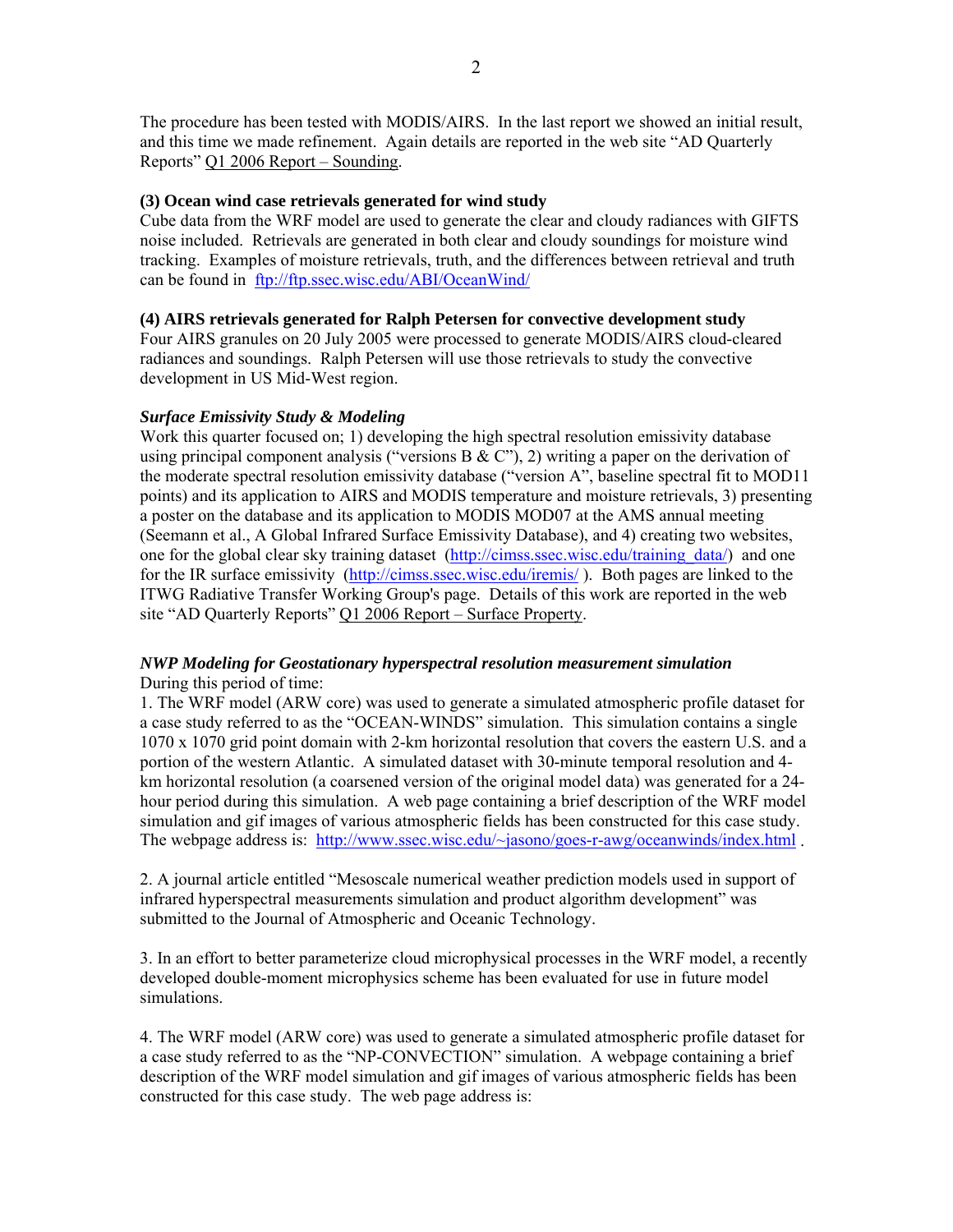http://www.ssec.wisc.edu/~jasono/goes-r-awg/np\_convection/index.html .

5. Two different data assimilation utilities that have been developed for the WRF model were explored. Both utilities are still early in their development and as such are not currently able to assimilate satellite radiances.

Details of the above work is documented in the web site "AD Quarterly Reports" Q1 2006 Report – NWP.

# *Cloudy Fast Forward Model Development*

Work conducted during this period are summarized below:

- Ping Yang completed new reflection/transmission lookup databases for FIRTM2 that are based on Bryan Baum's bulk scattering models
- Tom Greenwald wrote tangent linear model for FIRTM2 and performed initial testing.
- Leslie Moy completed forward, tangent linear and adjoint models for FPLOD (written in F95) and submitted them to our code repository.
- Tom Greenwald made further significant improvements to FIRTM2 code
- Version 1 of the complete GIFTS cloudy sky forward model (written in F95) was officially released
- Forward model code was provided to the sounding group for testing purposes
- Drafts of sections 9.1, 9.2 and 10.2 of the ATBD were created
- Tom Greenwald wrote a driver for the GIFTS cloudy sky forward model that directly reads a WRF output netCDF file, computes a TOA radiance spectrum at each grid point in the model domain and then writes out the radiances to a netCDF file. This code was used by Ray Garcia to determine computing resources needed for processing TOA radiances and will eventually replace the F77 version of the code that is currently used.

# *Significant Achievements in the last three months*

- Optimization of HES vertical resolution for sounding retrieval.
- Refinement of synergistic processing approach for using imager and sounder data.
- Simulated and AIRS retrieval to support wind and convective development study.
- Generation of a global emissivity database and training dataset.
- Version 1 of the complete GIFTS cloudy sky forward model was officially released
- A double-moment microphysics scheme now can be used in WRF model to generate explicate cloud property.
- Working progress toward completing first version of sounding ATBD.
- A new three-dimensional winds dataset was produced for the Ocean Winds case using an updated retrieval algorithm that simulates HES soundings with cloud-masking.

# *Recent presentations & publications:*

Wu, X., J. Li, W. P. Menzel, H. L. Huang, K. Baggett, H. Revercomb, 2005: Evaluation of AIRS cloud properties using MPACE data, *Geophysical Research Letters* (in press).

Li, J., H.-L. Huang, C.-Y. Liu, P. Yang, T. J. Schmit et al., 2005: Retrieval of cloud microphyiscal properties from MODIS and AIRS. *J. Appl. Meteorol.*, 44, 1526 – 1543.

Zhou, D. K, W. L. Smith, X. Liu, A. M. Larar, H. –L. Huang, J. Li, M. J. McGill, and S. A. Mango, 2005; Thermodynamic and cloud parameter retrieval using infrared spectral data, J. Geophysical Letter, 32, doi: 0.1029/2005GL023211.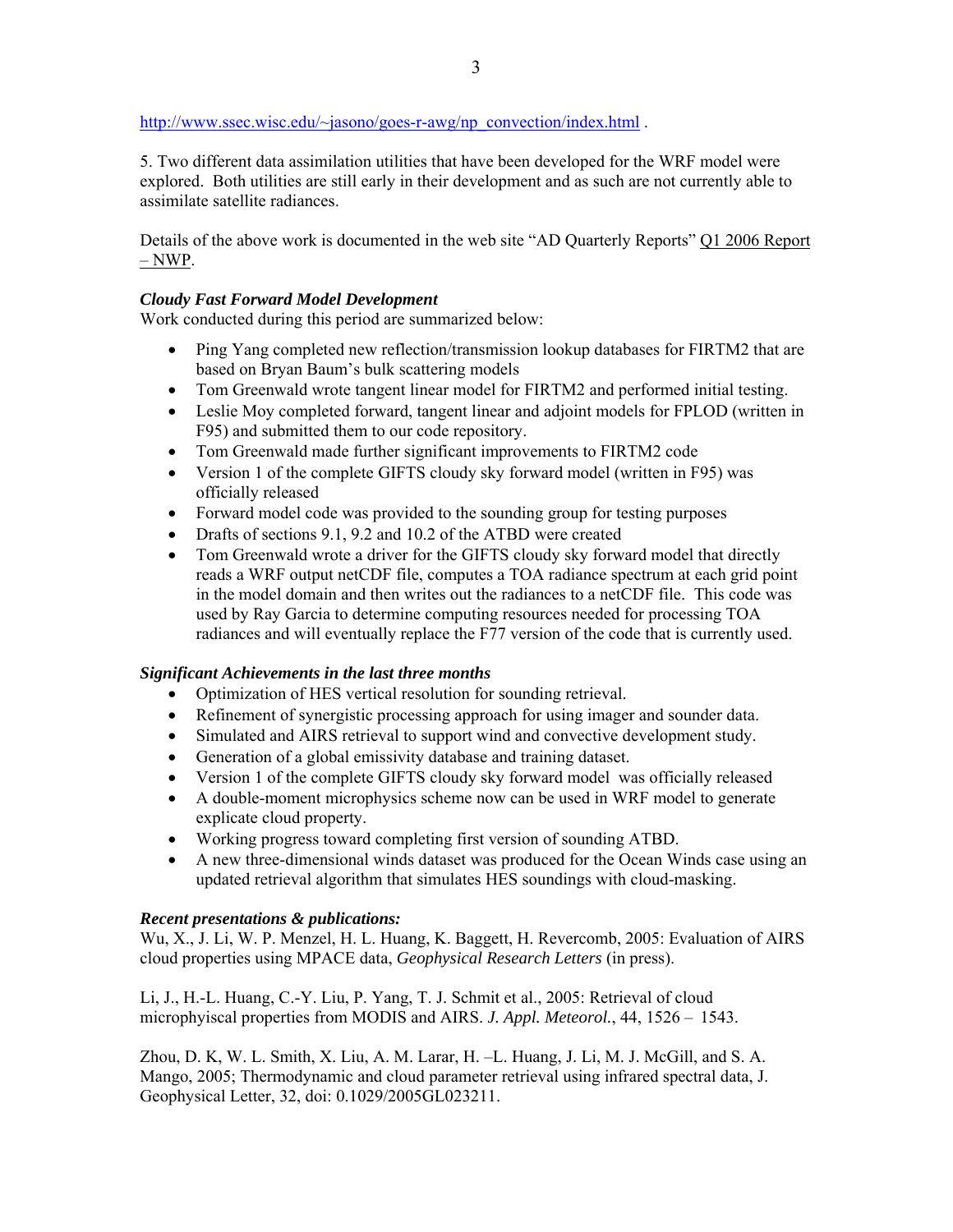Wu, X., J. Li, W. Zhang, and F. Wang, 2005: Atmospheric profile retrieval with AIRS data and validation at the ARM CART Site, *Advances in Atmospheric Sciences*, 22, 647 – 654.

Pradeep Thapliyal gave a seminar on 6 Mar 2006: Some Aspects of AIRS Sounding Retrieval and their Impact on IMAPP Products

Xuebao Wu gave a seminar on 6 Mar 2006: AIRS Sounding and Cloud Property Study

# **Plans for Next Three Months**

- Continue to adopt and adapt the newly developed cloud property lookup table to improve cloudy forward model performance and speed.
- Continue to improve and refine cloudy sounding algorithm and update sounding retrieval strategy.
- Continue to refine ATBD and use latest ATBD to guide algorithm development and implementation.
- Continue to refine approaches to improve high spectral resolution global gridded emissivity database.
- The ATReC and Ocean Winds datasets will be validated against collocated rawinsondes.
- A new case is being prepared by the modeling and retrievals group that will simulate fulldisk GOES-R HES coverage over a 24-hour period. The winds group will attempt to derive vector fields from this case once we are provided with the retrieval moisture fields.

# **Task 1: Winds Work Summary**

A new dataset was recently provided by the GOES-R retrieval algorithm group for the "Ocean Winds" case that includes AIRS cloud-cleared or flagged retrievals (Figure 1). This new set of cloud-cleared AIRS retrieval moisture fields was used by the winds group to re-derive the heightresolved winds over the oceanic marine boundary layer and assess the quality. In the example shown (Figure 2), targets and wind vectors derived by tracking the constant-altitude moisture surface (729 hPa) over three consecutive 30-minute analyses (yellow vectors) are achieved in the clear sky regions. Similar wind vector coverage is achieved at other levels of the marine boundary layer and is shown in the plot in Figure 3.

The simulated GOES-R winds for this case will be validated against available rawinsonde observations, and this assessment will be covered in the next report.

# **Significant Accomplishments in the last three months**

A new three-dimensional winds dataset was produced for the Ocean Winds case using an updated retrieval algorithm that simulates HES soundings with cloud-masking.

# **Plans for Next Three Months**

The ATReC and Ocean Winds datasets will be validated against collocated rawinsondes.

A new case is being prepared by the modeling and retrievals group that will simulate full-disk GOES-R HES coverage over a 24-hour period. The winds group will attempt to derive vector fields from this case once we are provided with the retrieval moisture fields.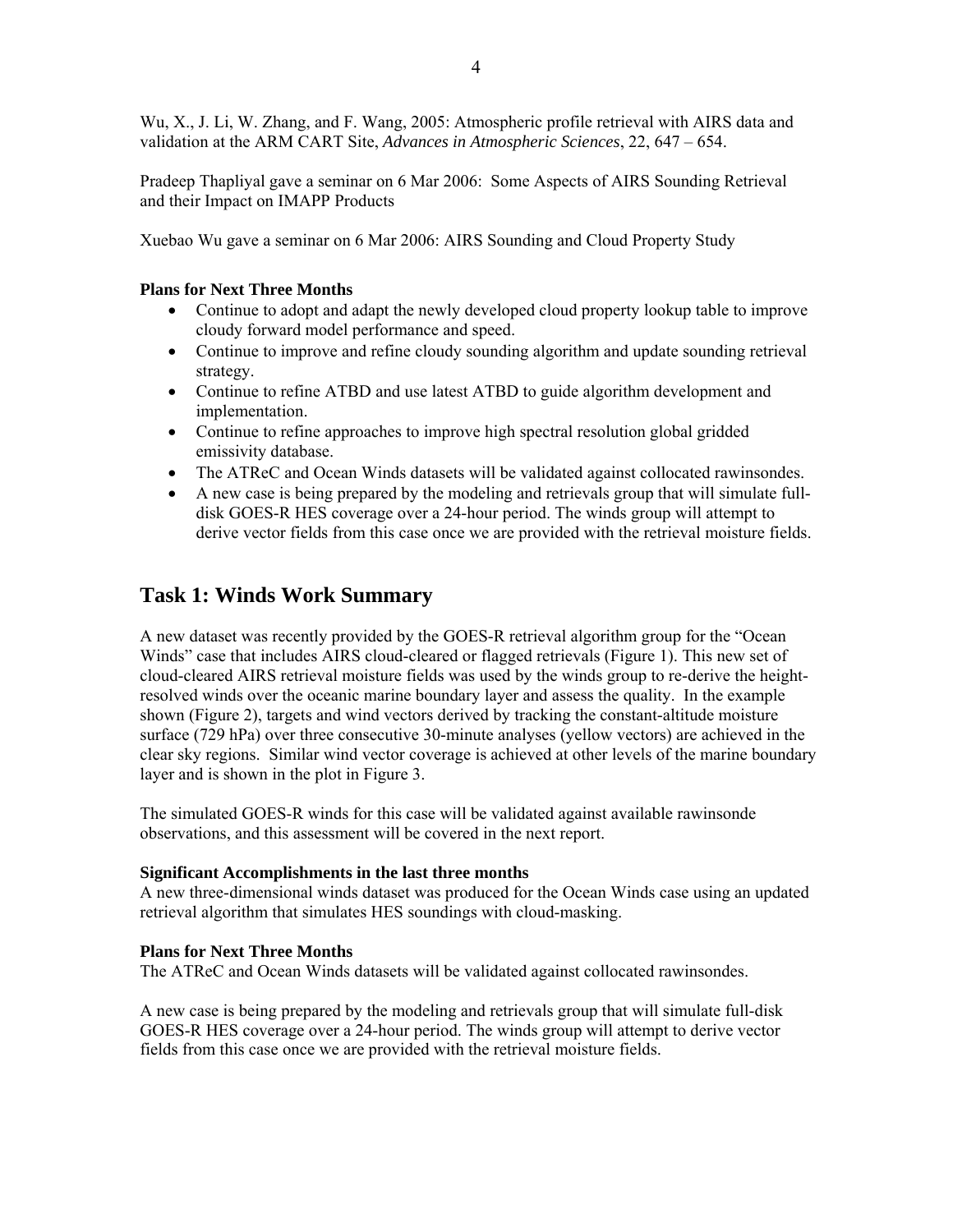

Fig 1. Case 2 – Ocean Winds Domain, concentration is on marine boundary layer



Fig 2. At 729 mb level: Left - Noise filter retrievals (14,414 targets): Right - QI Noise Filtered Retrievals (1,912 vectors)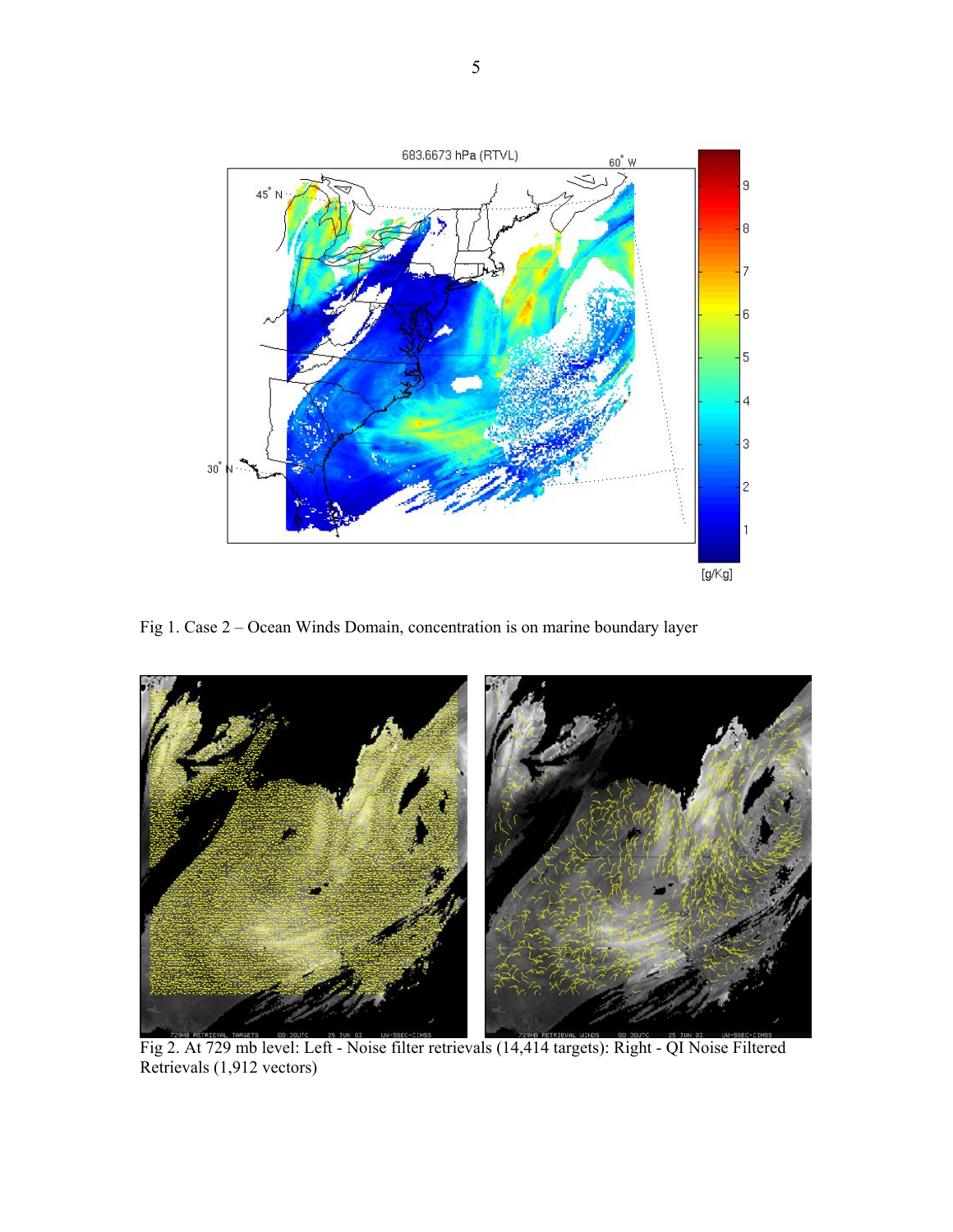

Figure 3:IDV display of retrieval winds shows the data density and vertical distribution.

# **Task 2: Nowcasting**

Work is underway in four areas during CY06.

**1) Development of visualization tools.** - Much of this work during the last quarter has focused on development of improved visualization tools and web presentation capabilities. An hourly updated nowcast web page is scheduled to become available regularly at CIMSS in Q2-CY06. This will include animations of DPI-like colored images of mid- and high-level precipitable water parcel motion 3-6 hours into the future, as well as continuous analyses of the nowcasts. Additional fields of vertical moisture gradients, an essential signature of the development of convective instability, may also be included in the near future. Efforts have also been made to improve the representative ness of the RUC wind data used as initial values for the parcel motions, moving from single level, mid-layer values to layer average values. This has eliminated much of the imbalances noted in the previous experiments.

Results of the nowcasting development to date were presented at the AMS Satellite conference in Atlanta.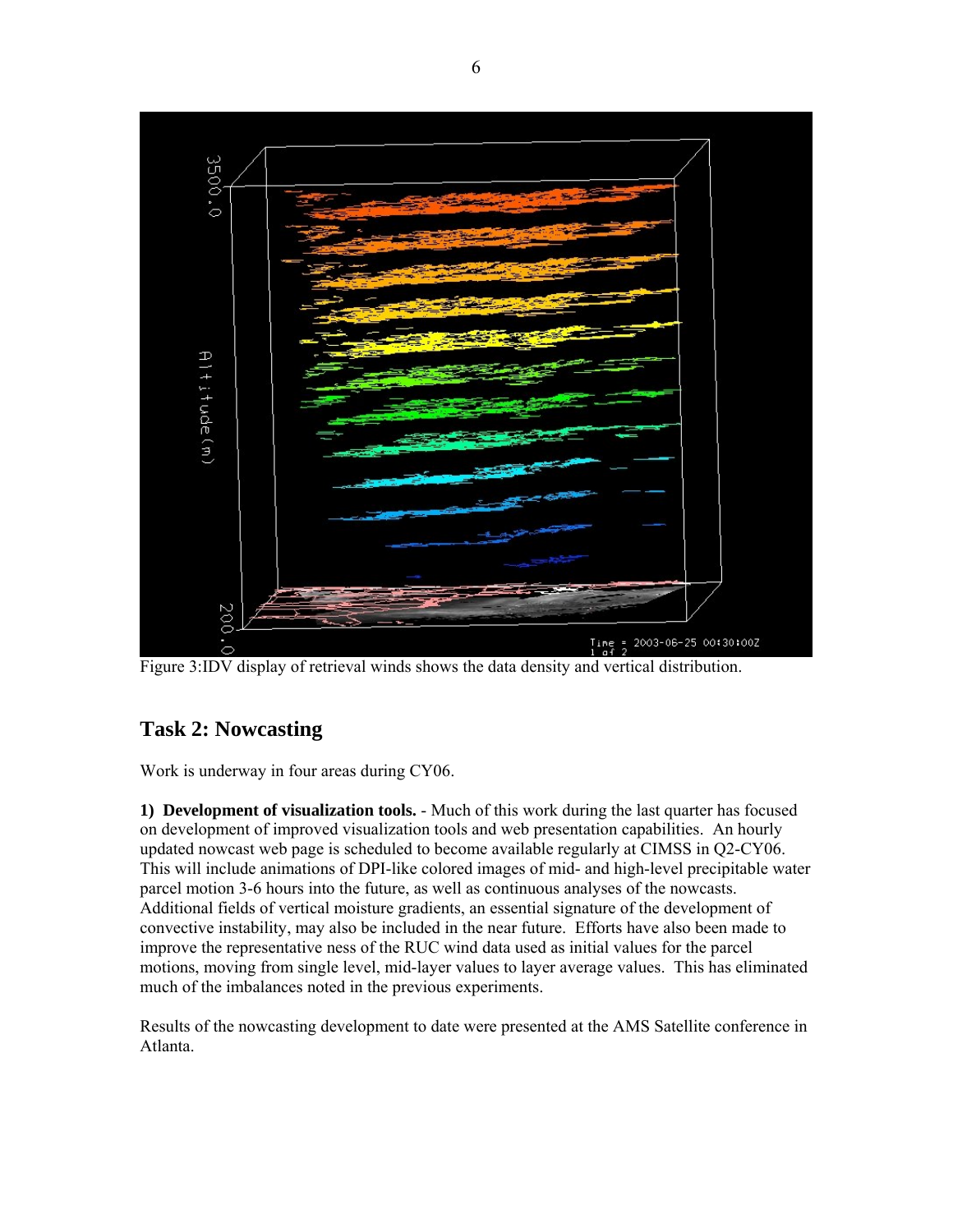**2) Incorporate AIRS sounder products into the NCEP-based WRF/GSI system.** - This work, in collaboration with ERSL, is planned to begin later in the year, even though funding has not come available for the ESRL portions of these assimilation activities.

**3) Use of POES satellites in nowcasting.** - A case has been identified and data are being developed to be use for comparing existing GOES moisture data with AIRS sounding products over land using data provided by Jun Li. Tests using these higher-vertical resolution data will be conducted beginning in Q2-CY06. Assessments of the temporal and spatial representative ness of 6-minute Wind Profiler are also being conducted to assure that parcels initiated using observed data at wind Profiler sites (in addition to analyzed RUC wind fields) can add value to the nowcasts.

Results of the Profiler evaluation (including new Q/C approaches) will be presented at the Atmospheric Profiling meeting in Boulder this June. Preliminary results of the GOES-AIR intercomparisons are being submitted to the August SPIE meeting.

**4) Develop relationships with several National Weather Service Forecast Offices (WFOs), the National Severe Storms Laboratory and NCEP/SPC to evaluate new objective nowcasting products.** - Initial data availability will be via web page, as noted above. Discussions have begun with the SOO and forecasters at NWS/GRB, both during a visit to GRB and at the AMS annual meeting in Atlanta. An overview seminar will be made once the web page is available, including discussions on means of quantifying the usefulness of the products and presentation methods. Additional interactions are planned with WFO in Sullivan and LaCrosse.

**WVSS-II Assessment** - A preliminary assessment of results for the June 2005 co-location tests between radiosondes and WVSS-II sensors mounted on UPS aircraft has been performed and presented to NOAA/NWS (copy available upon request). Results showed extremely good agreement between the aircraft data and high-quality radiosonde data taken within tight time and space limits. The results showed almost no bias and Standard Deviations that are well with WMO requirements, especially for values less than  $10 \frac{\alpha}{\text{kg}}$ . For higher values, work performed under this project identified a major flaw with the data communication encoding procedures. An alternative has been developed and will be used in future tests planned for fall 2006.

Because moisture flux is of such importance to short-range forecasting, comparisons were also made between wind reports from WVSS-II aircraft and TAMDAR aircraft. These show that the WVSS-II aircraft have wind errors that are as much as 50% less than those form the smaller TAMDAR aircraft – leading the TAMDAR program to reassess the types of aircraft used for their measurements.

# **Task 3. Preparation for Data Assimilation**

# *Topics Summary*

# **Reviewed previous work on observed and modeled vertical resolution.**

Excessive horizontal resolution could resolve atmospheric phenomena whose vertical wavelengths might be too small to be resolved with the vertical resolution of the same or other available observing instruments. When models have fine horizontal resolution, motions at the small scales will inevitably develop. If these motions are not adequately resolved in the vertical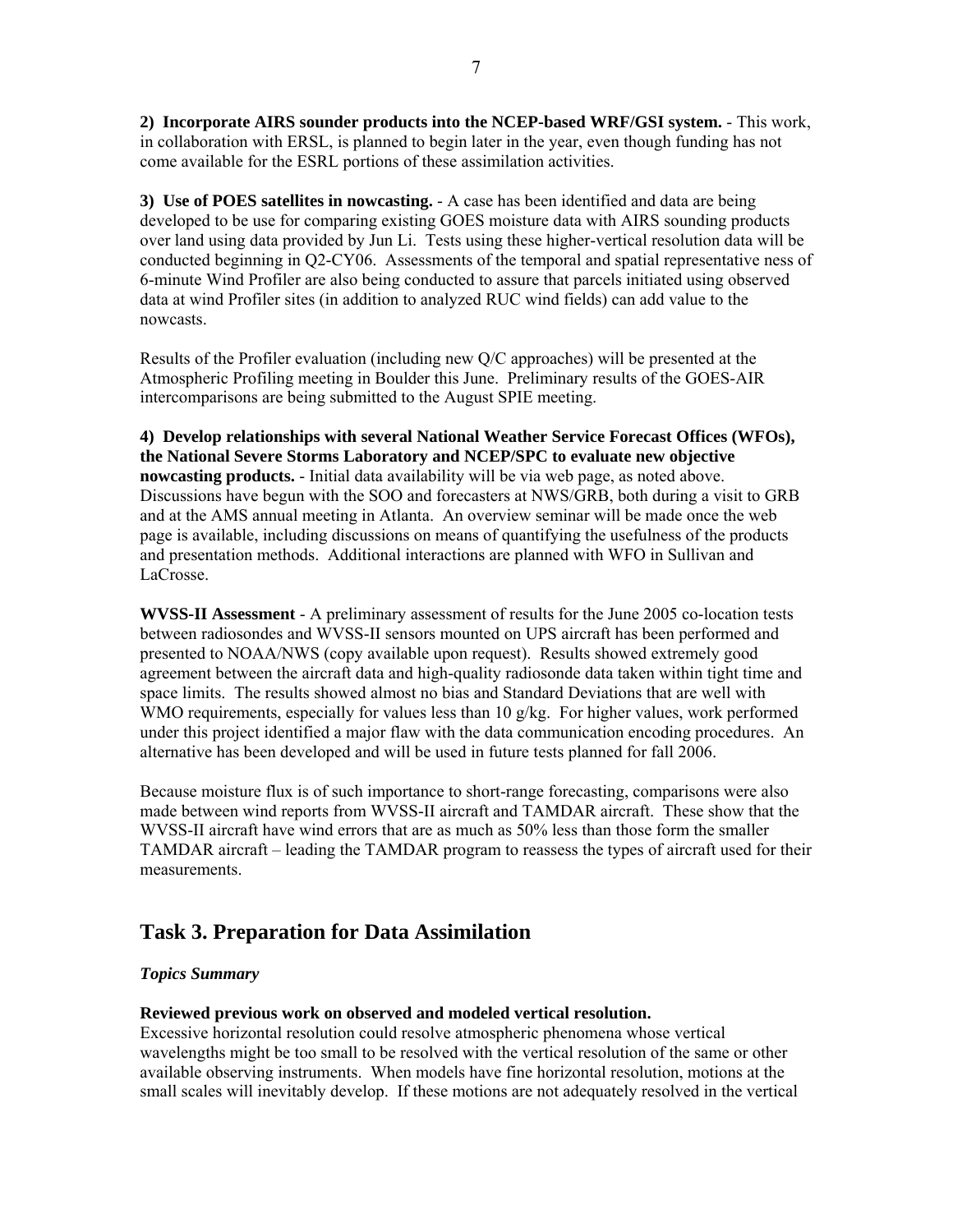then these scales will contribute only to the "noise" field and degrade the overall accuracy of the solution. High vertical resolution models require high vertical resolution initial conditions.

HES will provide high horizontal resolution (about 4 km) radiance data at multiple channels. It is important to investigate the required vertical resolution for resolving the vertical variability of those atmospheric phenomena resolvable by the 4-km horizontal resolution. The atmosphere exhibits abrupt vertical variability. A review of existing literature reveals that most large-scale numerical weather prediction models and past satellite data had inadequate vertical resolution ( $\Delta z$ ), especially near the equator. In other words, the vertical resolution  $\Delta z > f_0 \Delta L / N$ , where  $\Delta L$  is the horizontal resolution,  $f_0$  is the Coriolis parameter and N is the Brunt-Vaisala frequency. At mesoscale and storm scales, gravity waves play a major role in producing clouds and precipitation, are a major mechanism for transporting momentum and energy upward through the atmosphere, and account for a significant portion of the spectrum of atmospheric motions (e.g., Gossard and Hooke 1975; Lindzen 1990).

Gravity waves are mainly generated in the troposphere. Shear instabilities in the planetary boundary layer generate small-scale gravity waves with wavelengths of a few kilometers and periods near 10 minutes. Medium-scale GWs, with typical horizontal wavelengths of order 1 to 10 km, and periods of order 10 min to 1 h, are excited in the unstable jet streams and within or around various meteorological disturbances such as fronts, thunderstorms and cumulonimbus convection (Steiner and Kirchengast; 2000). There is no way to find a 4-dimensional description of these small-scale atmospheric features with high horizontal, vertical and temporal resolutions from existing literatures. It is clear that GIFTS/HES observations will offer an unique opportunity for providing much needed knowledge on the consistency between horizontal and vertical resolution at small scales.

### **Collected GPS radio occultation profiles that were co-located with AIRS measurements.**

The relatively new space-borne GPS radio occultation (RO) observations contain valuable information of the vertical variability of the atmospheric temperature and water vapor variables and will contribute to the retrieval of the atmospheric vertical variations from GIFTS/HES observations. As the first step toward combining GIFTS/HES radiance data with GPS RO, data from the Atmospheric Infrared Sounder (AIRS), which provides 2,378 spectral channels with a 3.7-15.4 μm spectral range twice daily, will be used. Efforts were made to find and download GPS ROs that were co-located with AIRS radiance data.

# **Simplified the MM5 4D-Var system into a 1D-Var system (vertical).**

As the first step toward defining an optimal channel selection procedure aiming at capturing observed and modeled vertical variability of the atmospheric state in severe storms, efforts were made to carry out 1-dimensional (vertical direct) variational data assimilation experiments. The co-located RO will be used either as verification profile or as an auxiliary data for background error covariance construction and direct assimilation.

# **Plans for Next Three Months**

Prof. Zou of FSU, under subcontract agreement, will continue to perform the following activities during the next few quarters:

1. Data assimilation of high temporal and high spectral resolution clear-sky radiances in combination with GPS radio occultation (RO) data.

2. Comparison of mesoscale model winds after assimilation of clear-sky high temporal and high spectral resolution radiances with AMVs.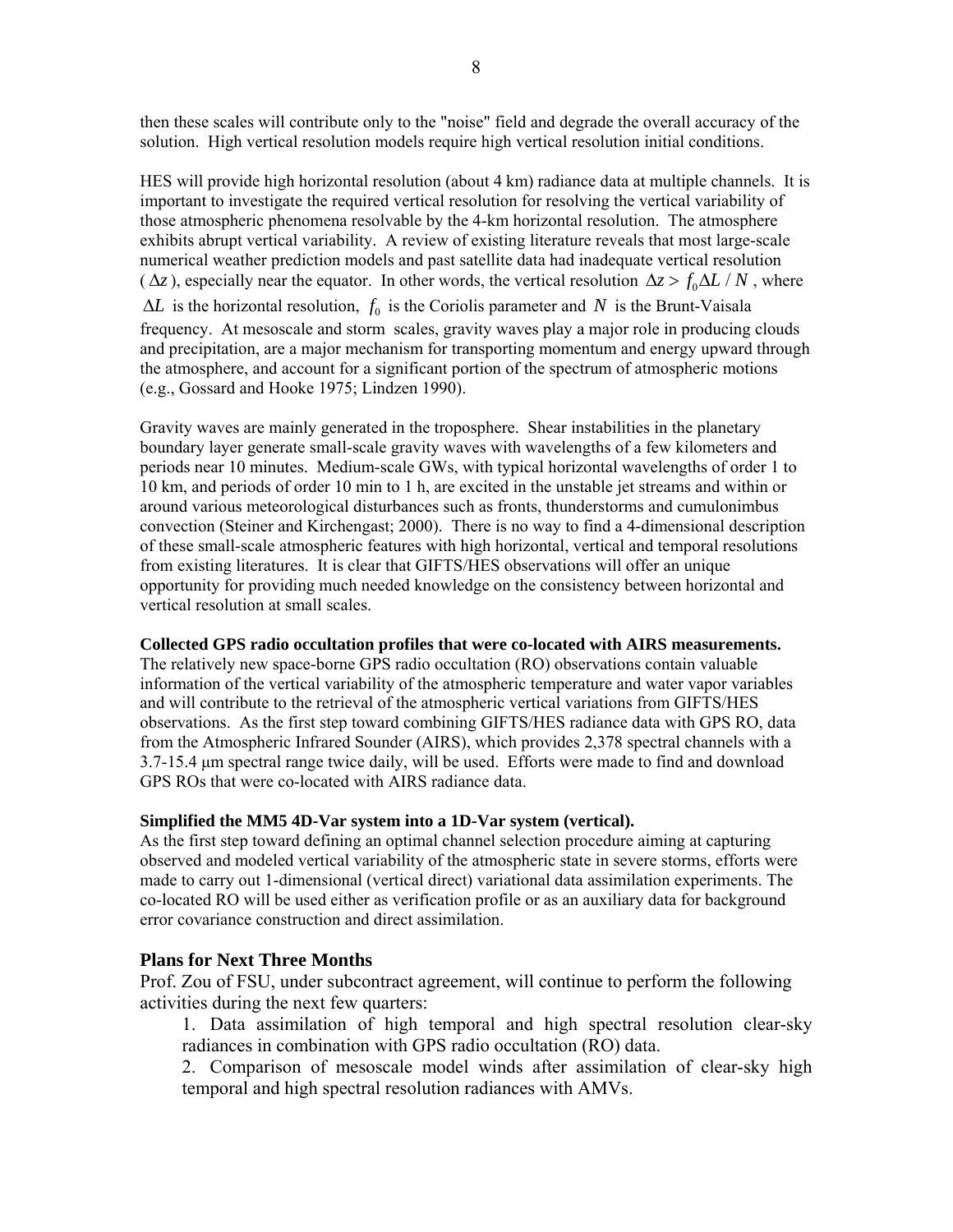3. Optimal channel selection aiming at capturing observed and modeled vertical variability of the atmospheric state in severe storms.

Results of this work were presented in several papers at the AMS annual meeting and have been accepted for the upcoming Atmospheric Profiling meeting in Boulder.

# **Task 4: GOES-R Ground System Design and Studies**

Data Processing and Archive System Research

The following specific activities were proposed:

- 1. Evaluate and refine the ATBD for the algorithms used to produce calibrated radiances from raw FTS data using Thermal Vacuum test data from the NASA GIFTS sensor.
- 2. Continue research into the use of internal calibration reference sources in the optimization of absolute calibration accuracy for the GOES-R program.
- 3. Process GIFTS "option 2" thermal vacuum test data through the data processing system.
- 4. Process a 24 hour simulation of GIFTS on-orbit measurements using the GIFTS Information Processing System (GIPS) with special focus on characterizing the radiance calibration (and corresponding errors) over a range of instrument temperatures as it would experience them on orbit.
- 5. Create a searchable database of hyperspectral metadata products from the GIFTS simulated on-orbit data and the GIFTS thermal vacuum test data and demonstrate the data items unique to these large hyperspectral datasets.
- 6. Design a Level 2 data processing architecture using the algorithms developed elsewhere in this proposal as a baseline for GOES-R.

# Task 1 & 2 Progress: Radiometric Calibration & the GIFTS ATBD

A paper was presented on the GIFTS calibration methodology to the 2006 American Meteorological Society (AMS) meeting in Atlanta. The title was "*Preliminary Evaluation Of The Gifts Calibration Algorithm Using The Gips*" with R. Knuteson, UW-CIMSS as lead author. The abstract of this paper is provided here:

"Ground calibration algorithms for a Geosynchronous Imaging FTS (GIFTS) are being developed at the University of Wisconsin-Madison Space Science and Engineering Center. This development is being conducted in support of NOAA's GOES-R Risk Reduction program with a focus on the hyperspectral sounder that is anticipated to be a part of the GOES-R Hyperspectral Environmental Suite (HES). The near term objective is to develop calibration algorithms that can be evaluated using thermal vacuum test data from NASA's Geosynchronous Imaging Fourier Transform Spectrometer (GIFTS). The GIFTS is designed to produce 128x128 interferograms in two spectral bands every 11 seconds using a Michelson interferometer and two detector focal plane arrays. In preparation for the thermal vacuum test data, simulated data has been used in the GIFTS Information Processing System (GIPS) to illustrate expected accuracy of a unique on-orbit calibration approach using two high emissivity internal reference cavities plus a space view."

# Task 3 Progress: GIFTS Thermal Vacuum Data

The UW-CIMSS has started to evaluate the GIFTS data collected at Utah State University Space Dynamics Laboratory under NASA contract. The thermal vacuum tests of the GIFTS instrument were begun during the reporting period and the (very large) datasets needed for analysis were identified, categorized, and transported to UW-CIMSS. The data is being prepared for use with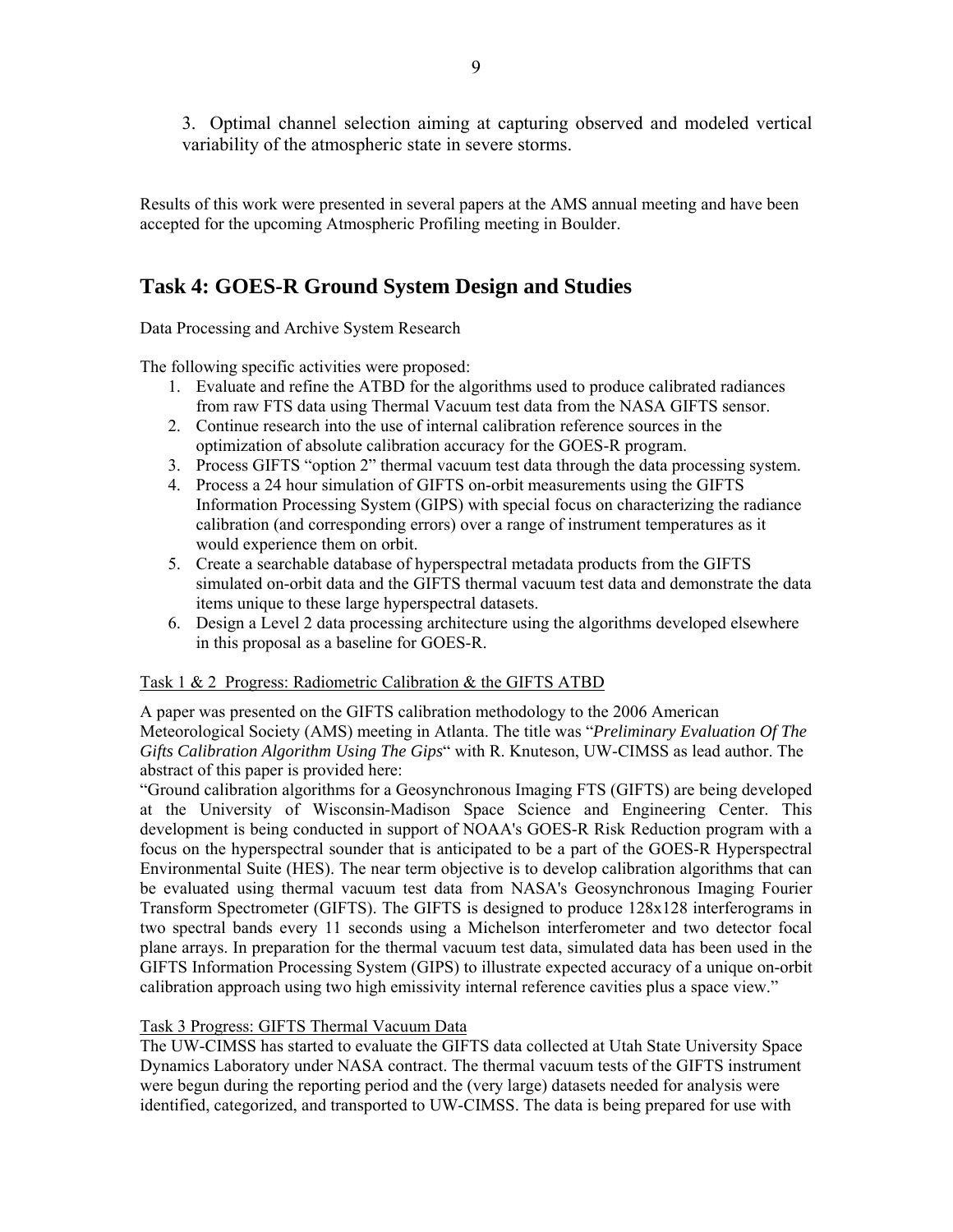the GIFTS Information Processing System (GIPS) software package developed separately under OSD support (K. McKenzie). A larger scale processing of the GIFTS data is planned for the next period.

#### Task 4 Progress: HES 24 hour dataset Simulation Processing

A paper on the GIFTS/HES 24 hour simulation dataset was presented at the 2006 annual AMS meeting by E. Olson, titled, "*Geostationary Interferometer 24-Hour Simulated Dataset for Test Processing and Calibration*". That paper contains the details of how the simulated dataset was created. Progress on this task to date has included the processing of selected "data cubes" of simulated GIFTS interferograms to the level of calibrated and spectrally corrected radiances. A larger scale processing demonstration of the simulated GIFTS data for the Earth full disk is planned in collaboration with NOAA and the Algorithm Working Group.

#### Task 5 Progress: Searchable Metadata Database

A low level of effort is going on in development of a methodology for the creation, formatting, storage, and retrieval of metadata science information relevant to the GOES-R era. The dramatic increase in the raw and processed data rates will require that key variables are extracted as metadata items by the data processing system and stored in a format compatible with database search methods. In the reporting period the 24 GIFTS dataset was used (approx. 5 TB in size) as a test bed for the extraction of brightness temperatures at selected wavelengths. These brightness temperature values are being imported into a relational database so that SQL language queries can be performed to find the intersection among time, latitude, longitude, and scene brightness temperatures and provide a reference to the location of the desired pixels. Work on this task is expect to continue after an upgrade to the database engine server hardware to accommodate the large metadata datasets.

### Task 6 Progress: Design a L2 Processing Architecture

The Level 2 product algorithms are being evaluated by the Algorithm Working Groups (AWG). This risk reduction task is to look ahead at how the candidate algorithms can best be implemented in a high performance computing environment. Activity in this reporting period was limited to discussion with algorithm providers on the characteristics of the candidate algorithms and consultation with NOAA on a common development approach.

#### *Plans for Next Three Months*

Progress is expected in all task areas however the primary emphasis will be the preliminary processing of GIFTS thermal vacuum test data using the GIPS software to assist in sensor characterization. Instrument responsivity, noise levels, absolute and relative radiometric calibration accuracy, and spectral calibration and correction are the primary initial objectives. Nonlinearity, polarization, and other secondary effects will be addressed as time permits. Ground based sky data collection using GIFTS is in the planning stages and UW-CIMSS will perform calculation comparisons using atmospheric radiative transfer models when that data becomes available.

#### **CIMSS Finances Summary: GOES-R Funding and Spending Plan**

#### **GOES R Risk Reduction Funding**

| Through 2/2004        | \$1,270K |
|-----------------------|----------|
| Through $2/2005$      | \$ 750K  |
| Through $2/2006$      | \$ 910K  |
| Total funding to date | \$2,930K |